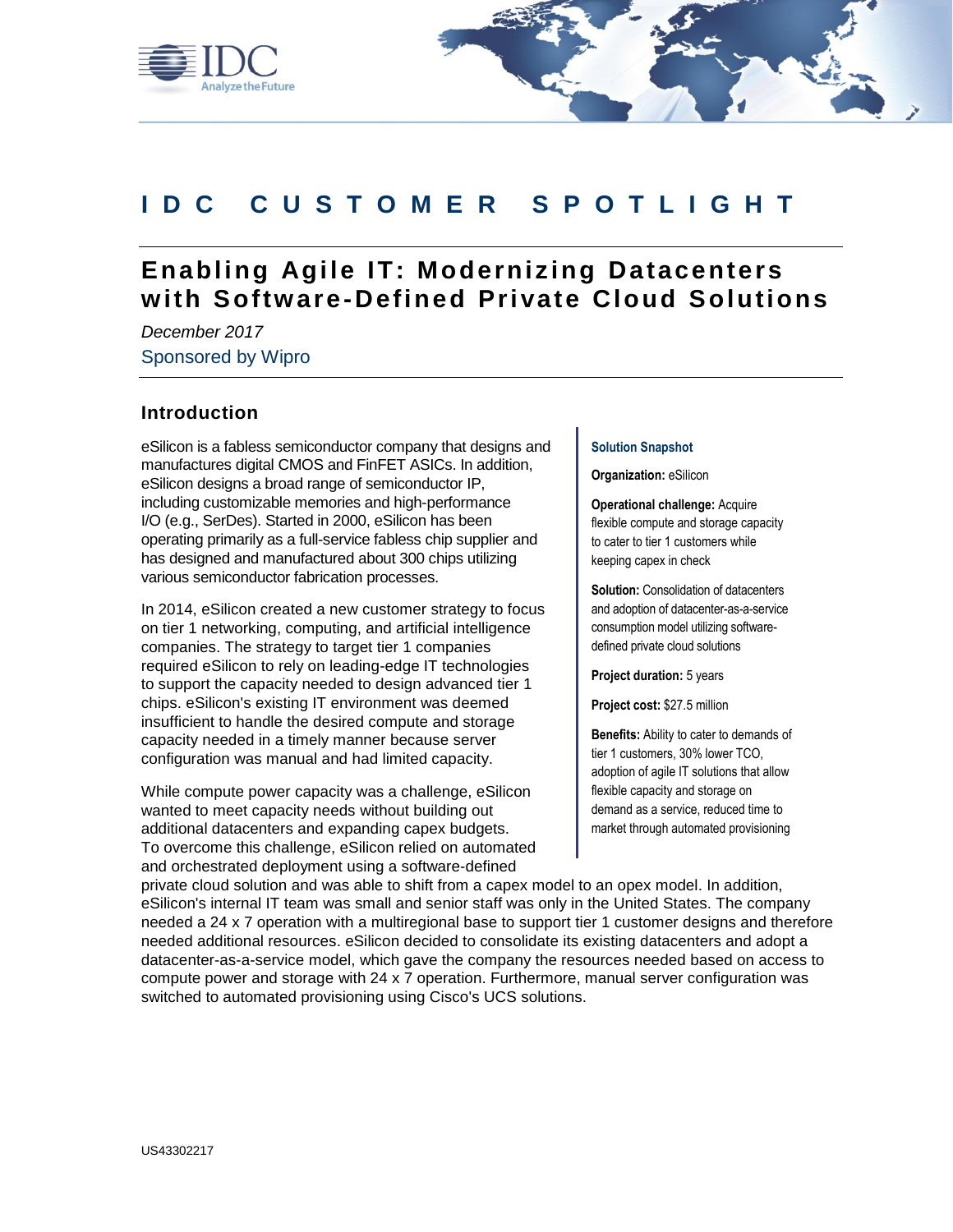# **Implementation**

eSilicon's shift in go-to-market strategy to target tier 1 customers triggered a massive change in the company's existing datacenter solutions to enable support for the new customer strategy. eSilicon overhauled its datacenter solutions across multiple spectrums and did so in collaboration with Wipro.

- **Flexible compute power and storage capacity.** To handle the desired and on-demand flexibility in compute power and storage capacity, eSilicon moved from manual service-level agreements (SLAs) to an orchestration layer that can automatically provision and adopt softwaredefined private cloud services supported by Cisco UCS.
- **Datacenter as a service.** To adopt leading-edge technologies without putting an added burden on IT budgets, eSilicon needed to modernize its existing datacenters while keeping the investment manageable. To achieve this goal, eSilicon, with Wipro's help, consolidated its existing datacenters and moved to a datacenter-as-a-service solution so that the desired compute and storage needs can be accessed with a pay-per-usage model.
- **24 x 7 operation and geographic reach.** To be able to provide 24 x 7 support for its global employee base serving tier 1 customers and multiple regions, eSilicon needed a resource pool that is geographically spread and can scale with short notice. Its customers require support and access to a knowledge base 24 x 7. To tackle this customer need, eSilicon utilized Wipro for staff augmentation. Internal IT staff, except for an architect and a manager, were rebadged to be part of the WiproProject Approach.

In November 2015, eSilicon moved operations to Wipro. The operations team included eSilicon resources that were rebadged to become part of Wipro, plus additional Wipro team members. In addition to taking on the day-to-day operations of existing datacenters and IT support, Wipro was assigned to create and design the new datacenter. The implementation team included one program manager onsite and 20–30 people at a given time on the implementation side. Two other program managers were at eSilicon locally.

In addition, Wipro has lead architects for various aspects of the solutions, such as security and networking. The initial datacenter deployment was completed in June 2016, followed by application workload migration utilizing IBM Aspera data transfer software while staying live. Data migration and consolidation of the two eSilicon legacy datacenters to software-defined private cloud datacenters were completed in December 2016.

### *Challenges*

While the datacenter consolidation and modernization project has been successful for eSilicon, the project did face some challenges.

- Any new customer project brings massive changes in data consumption for individual customer projects. Dealing with changes in data consumption during migration to the new datacenter was a tough task to handle because of data management and integrity. eSilicon successfully addressed this challenge by utilizing IBM Aspera and by redesigning its process to keep customer data changes to a minimum while the mass data migration to the new system was taking place.
- Resource turnover was another challenge, particularly when one of the lead architects left the project and the knowledge transfer was not properly documented. The pitfall was rectified by communicating the changes of any impact that staff turnover may put on the customer, so Wipro was prepared for any further disruptions. In addition, biweekly meetings between Wipro and eSilicon were set up for frequent assessment of critical project elements such as project performance, resource availability, and compute capacity.